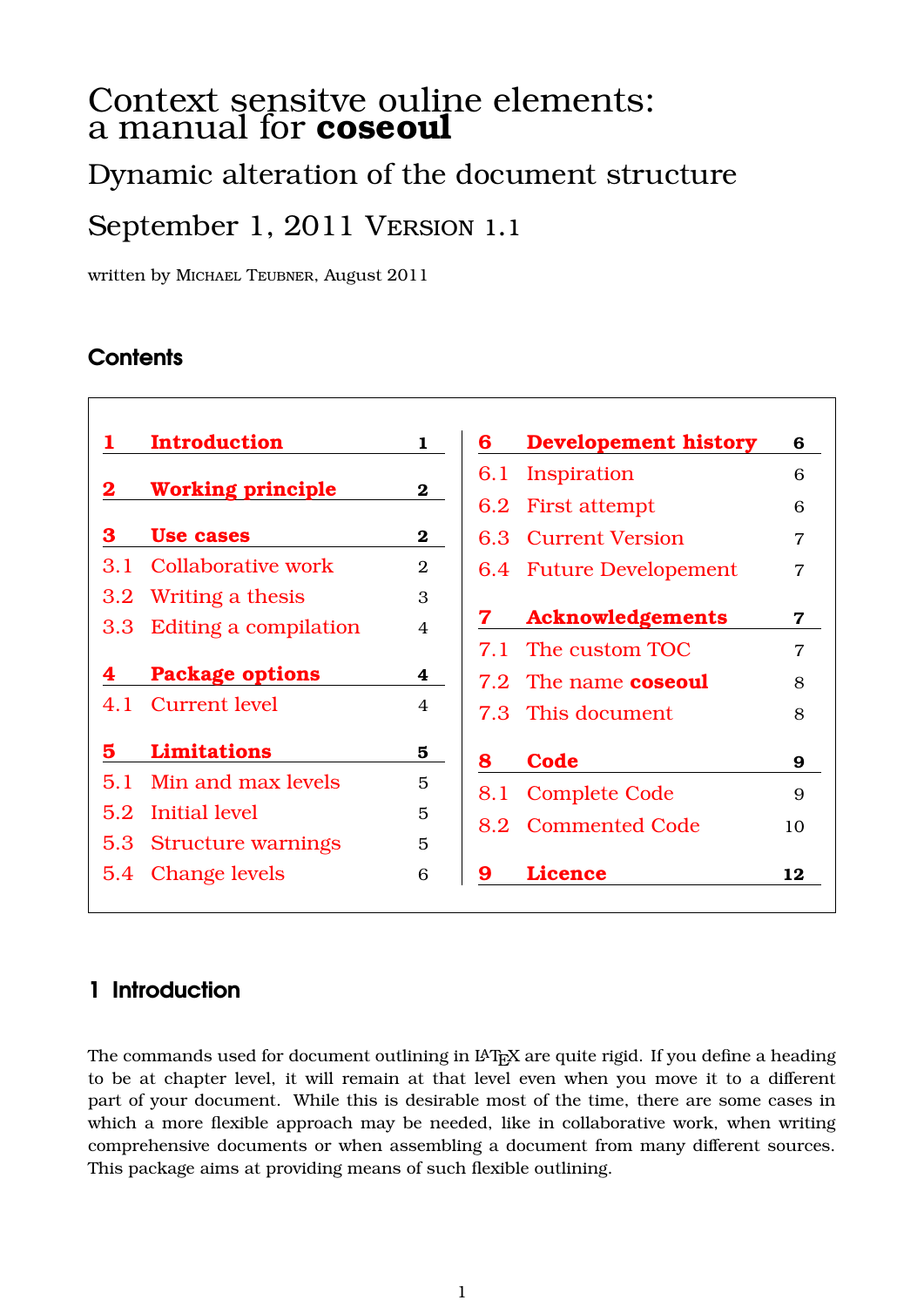### <span id="page-1-0"></span>**2 Working principle**

Instead of specifying exactly at what level your outline element should appear, this package provides relative commands for going up and down in the outline hierarchy. The commands provided are:

• \levelup{<title>}

This command goes up one level in the document hierarchy, so depending on where you are, this will insert an outline element <title> at one level above the current. So if for instance written inside a section, this command will insert a new chapter.

• \leveldown{<title>}

This command goes down one level in the document hierarchy, so depending on where you are, this will insert an outline element  $\langle \text{title} \rangle$  at one level below the current. So if for instance written inside a paragraph, this command will insert a new subparagraph.

• \levelstay{<title>}

This command stays at the current document hierarchy level, so depending on where you are, this will insert an outline element  $\langle \text{title} \rangle$  at the same as the current level. So if for instance written inside a subsection, this command will insert a new subsection.

• \levelmultiup{<title>}{<levels>}

This goes up multiple levels in the document hierarchy, so depending on where you are, this will insert an outline element <title> at a level differing by <levels> from the current level. So if for instance writte  $\leq \leq \leq \frac{1}{\sqrt{3}}$  inside a paragraph, this command will insert a new section. This may be used for situation in which level skipping is required. While downwards you will go only one level, upwards a skip of more than one may be required, for instance if you are in the last subsubsection of a passage of your text and as you want to start a new passage you need to insert a section.

### <span id="page-1-1"></span>**3 Use cases**

#### <span id="page-1-2"></span>**3.1 Collaborative work**

Suppose you are writing a complex document where you collaborate with others (a book on Mexican cacti, a documentation for your extensive software project or a term paper). Hopefully you all could agree to use  $\mathbb{A}T_FX$ , but still problems arise as you only see each other about once a month. So during this month, all of you work on their respective parts, but when meeting you decide to swap parts, raise the importance of some and lowering the importance of others. Usually this would require rewriting outline elements, but with this package you only need to move stuff to the right place and probably changing one or two outline elements, all the others change accordingly as they are context sensitive, which may save you a lot of work.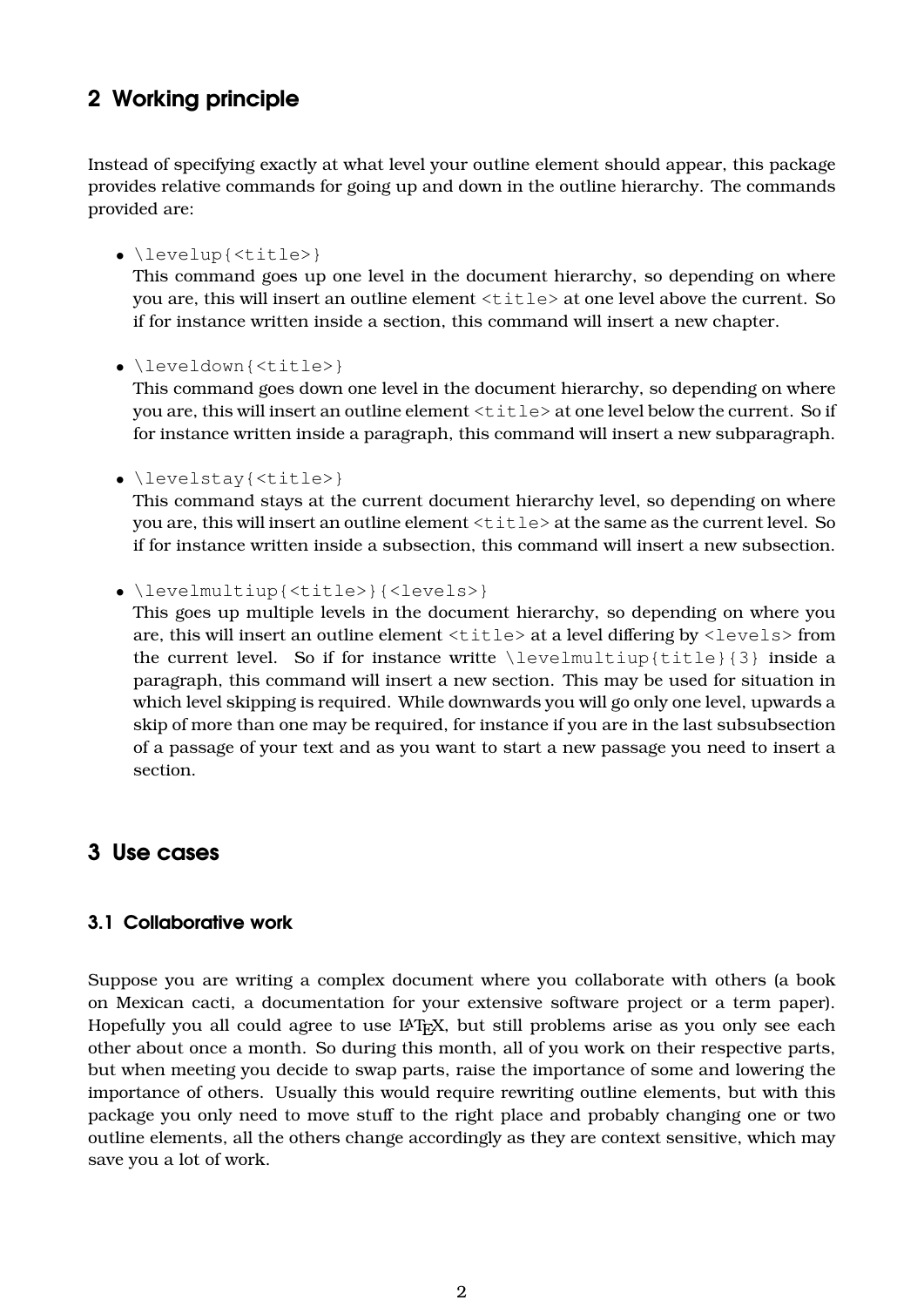Lets say Alice and Bob are writing on that cactus book. Alice, touring northern Mexico, wrote this:

```
\delta \delta \documentclass \{ \, \text{scrart} \}\usepackage { coseoul }
\begin { document }
\ l e v e l s t a y { Corynopuntia } % main
5 \leveldown { Grusonia agger ia } % sub
\ l e v l e s t a y { Grusonia agglomerata } % sub
\ l e v l e s t a y { Grusonia bulbispina } % sub
\end{ document }
```
While Bob, scouting southern Mexico, wrote this:

\documentclass { scrreprt } \**usepackage** { coseoul } \**begin** { document } \ l e v e l s t a y { Grusonia } *% main* <sup>5</sup> \leveldown { Grusonia bradtiana } *% sub* \ leve lup { Marenopuntia } *% main* \ l e v e l s t a y { Grusonia marenae } *% sub* \**end**{ document }

Ideally, of cause, they would store their content including outline in seperate files, but this should only be a small example. Alice, writing an article type document, would usually use sections top level outline element, while Bob, who is writing a report style document, would use sections. When combining their work either Alice (all one level up) or Bob (all one level down) would have to rewrite their outline. Instead, Bob only changes his first element to \levleup and they are ready to go!

```
\{documentclass\} scrartel
 \usepackage { coseoul }
 \begin { document }
 % Alices contribution
 5 \ l e v e l s t a y { Corynopuntia } % main
 \leveldown { Grusonia agger ia } % sub
  \ l e v l e s t a y { Grusonia agglomerata } % sub
 \ l e v l e s t a y { Grusonia bulbispina } % sub
 % Bobs c on t ribu ti on
10 \ leve lup { Grusonia } % main , only changed command
  \leveldown { Grusonia bradtiana } % sub
  \ leve lup { Marenopuntia } % main
  \ l e v e l s t a y { Grusonia marenae } % sub
  \end{ document }
```
#### <span id="page-2-0"></span>**3.2 Writing a thesis**

Suppose you are writing your master thesis, say on *mobility management in Germany*. You are writing for quite some time and interviewed quite some people in different cities on the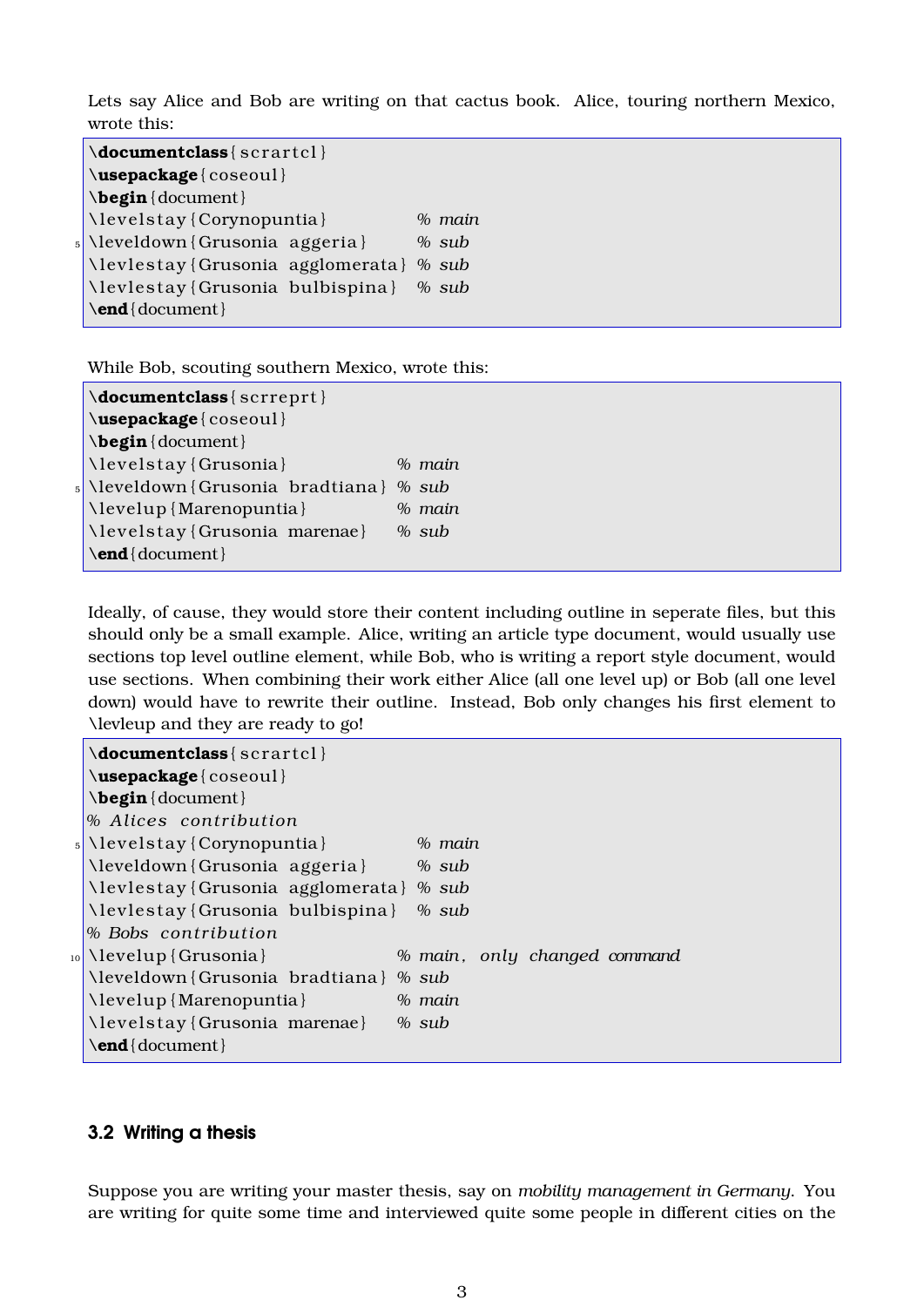topic. As you go, you realize that your initial outline, which made perfect sense at the time of writing, now seems odd. Not that it is wrong, but some parts are condensed now and should be subordinate to others, some portions are to be moved, recombined, edited or deleted, but this will mess up your outline. If you considered that something like this might happen, you used this package and have relatively little to do:

- to subordinate, just change \levelstay to \leveldown
- move portions to a new, more appropriate position. No matter what level they are now on, worst case is you have to adjust it's first outline command and that of the next portion
- recombination is really like moving, two changes at most per portion, however long or complex

#### <span id="page-3-0"></span>**3.3 Editing a compilation**

Suppose you are an editor, responsible for some proceedings. The guy responsible for writing a template that any participant should use was ill, now everyone submitted documents outlined to their individual liking: structured in sections or chapters, some mistaking this for a book and using parts. Now you are left with the mess, but fortunately, they all used **coseoul**, so you \include all their documents and you are (almost) done!

## <span id="page-3-1"></span>**4 Package options**

There are no *real* options at this time.

#### <span id="page-3-2"></span>**4.1 Current level**

While document classes defining chapters are initialized at that level, classes not defining chapters are initialized at section level.

Normally, you would not want to set \currentlevel manually. However, you might want to start a document with a  $\part$ , to achieve that you can do the following: \setcounter{currentlevel}{<level>} where <level> can be:

- 7 for part level
- $6 \mid$  for chapter level
- 5 for section level
- 4 for subsection level
- 3 for subsubsection level
- 2 for paragraph level
- 1 for subparagraph level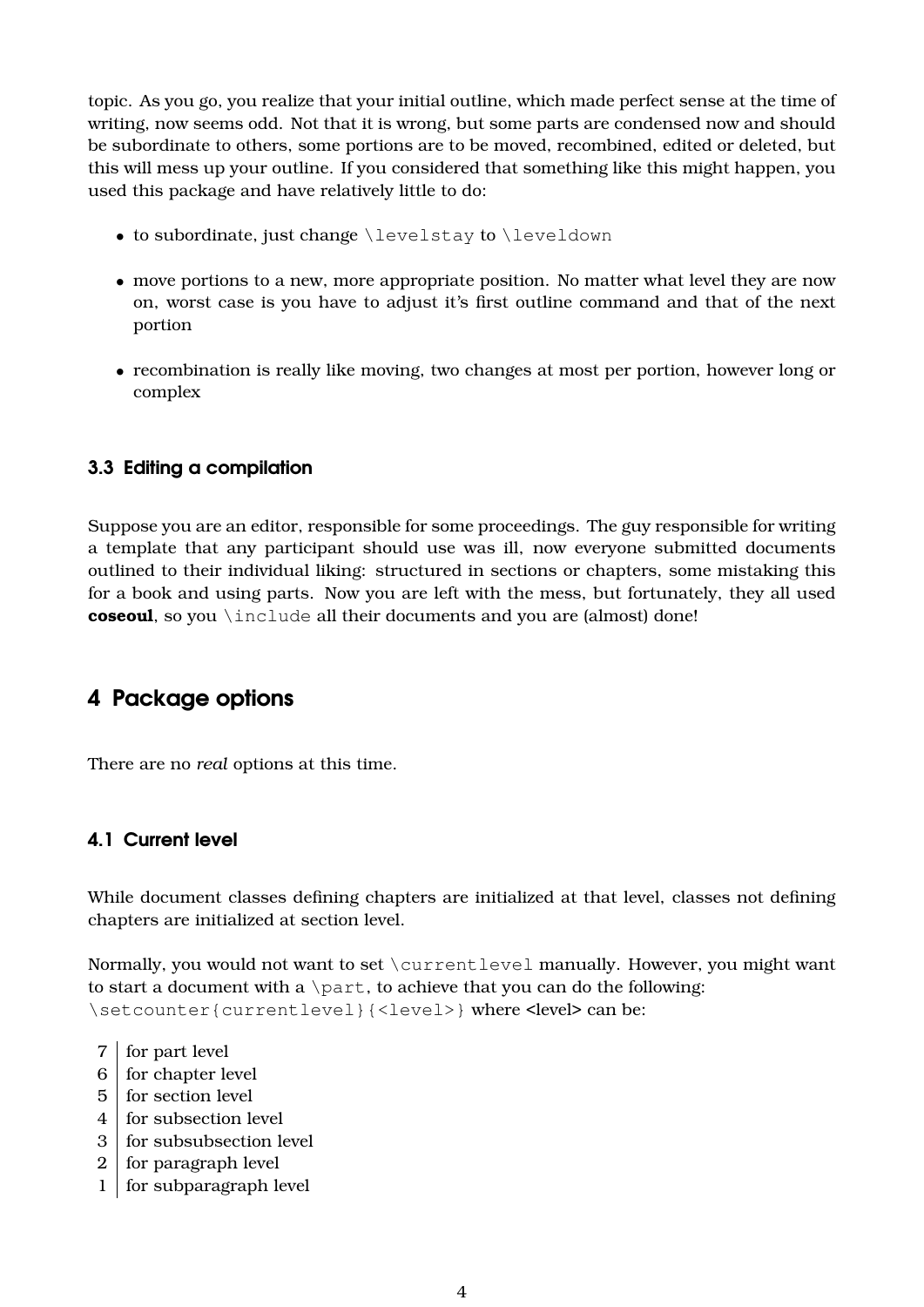But be aware: if you set the level to chapter in a document not defining those, and immediately after use \levelstay, you will produce an error.

There will probably a function with named arguments in the future (see [5\)](#page-4-0).

### <span id="page-4-0"></span>**5 Limitations**

#### <span id="page-4-1"></span>**5.1 Min and max levels**

It would be desirable to specify minimum and maximum levels to use. Most people will not want to use parts, paragraphs or even subparagraphs. Right now, all levels are uses, with no chance of influence. I'm thinking of something like:

\usepackage[minlevel=subsubsection, maxlevel=chapter]{coseoul}

#### <span id="page-4-2"></span>**5.2 Initial level**

Document classes with chapters are initialized at chapter level, classes without it are initialized at section level. There should be a package option for that:

\usepackage[initlevel=section]{coseoul}

#### <span id="page-4-3"></span>**5.3 Structure warnings**

When you use \leveldown are on the lowest level or use \levelup on the highest level, the new element will still be set on the same level, as there are no lower or higher levels which could be used. As this will possibly compromise your structure, there should be an optional warning for such occurrence. So something like

```
. . .
\usepackage [ warningstop , warningsbottom ] { coseoul }
. . .
\text{levelup} \{ part \}\ leve lup { above part }
. . .
\ leve lup { subparagraph }
\ leve lup { below subparagraph }
```
should result in:

### **I part II above part (Warning: level above top)**

...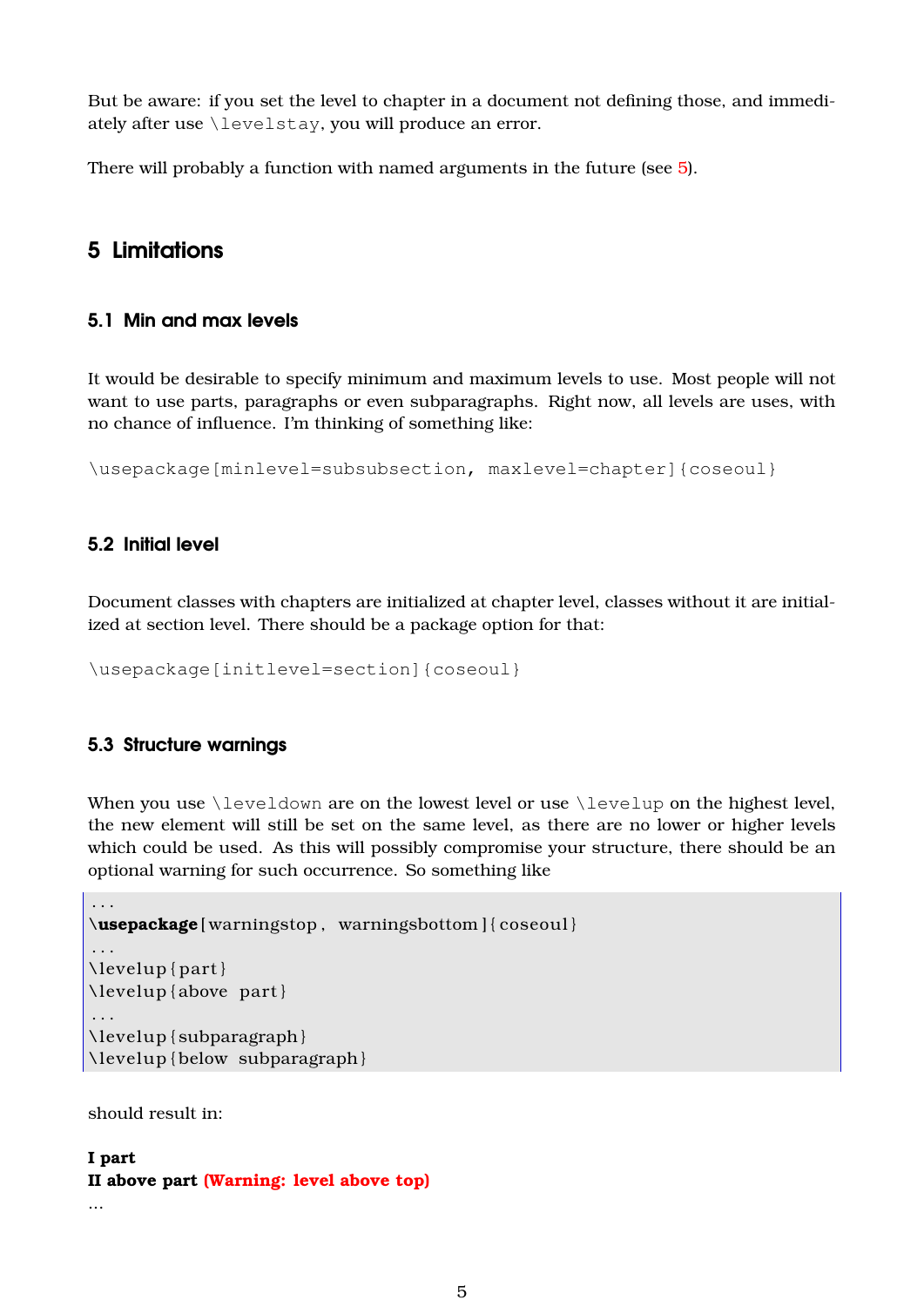#### **subparagraph below subparagraph (Warning: level below bottom)**

Also entries in the log file would be nice.

#### <span id="page-5-0"></span>**5.4 Change levels**

Manually changing the level is possible, but not comfortable, there should really be some command like:

```
\setcurrentlevel{subsection}.
```
## <span id="page-5-1"></span>**6 Developement history**

#### <span id="page-5-2"></span>**6.1 Inspiration**

The package is based on [this question](http://tex.stackexchange.com/questions/26181/create-context-sensitive-headings/) on <tex.stackexchange.com>. The user Speldosa wanted to know if such flexible behaviour was possible, and so I started the development. While the first version was quite straightforward and complicated, the big number of lines of code made me think about my approach and totally redesign it.

#### <span id="page-5-3"></span>**6.2 First attempt**

The very first version, although working yet, was in a well human readable but not elegant form. It consisted of many, many \ifthenelse constructs which also had to be in the right order. The current level was denoted by a string and therefore had to be redefined quite often. As no standard level was defined, one of the absolute commands like \newchapter had to be used. \levlemultiup did not exist yet, there also absolute commands had to be used.

```
. . .
\text{newcommand}{}_{\curlyvee\!
\newcommand{\ leve lup } [ 1 ]%
{\ \{ \ \} {\} \{\ \chap{t#1}\ \renewcommand{\ \curlyeqright} \cup \ \chap{e}}{\ \chap{e}}\{ \t{ \equal} {\ \current{ \} } \{\ \ch{#1}\ \renewcommand{\ \curlyvee\ \curlyvee\ \breve{\} \} } {\}. . .
\newcommand{\ newchapter } [ 1 ]%
  {\ \chap{t#1}\ \<b>renewcommand</b>{} \ <b>currentlevel</b>{} \ <b>c</b>}. . .
```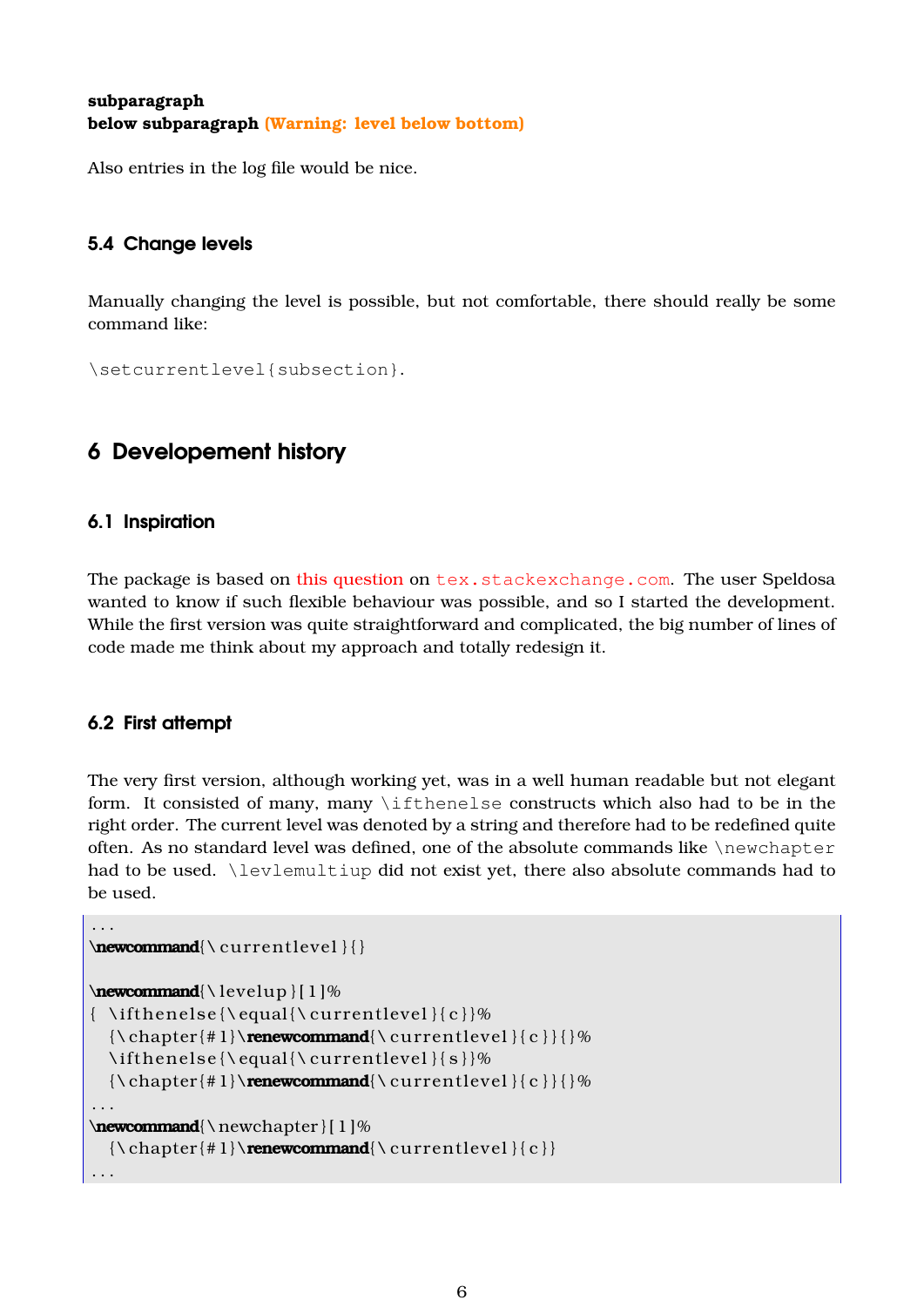#### <span id="page-6-0"></span>**6.3 Current Version**

When I tried to expand the first version to all outline elements and also a  $\leq$  levlemultiup, I realized that this would be  $(3 \cdot 2 + 7 \cdot 5) \cdot 2 = 82$  new lines of code, and that for achieving relatively little, so I decided to rewrite the code from scratch. The indicator for the current level (\currentlevel), formerly containing strings, is now a counter, thus operations on levels now are arithmetic operations instead of string rewrites. Instead of defining separate commands for each task ( $\leq$ evleup and the others), they are now derived from a general command. \currentlevel is never set to chapter if used in a \documentclass not defining it. \documentclasses defining chapters are initialized as such, while those which do not are initialized at section level.

```
. . .
\newcommand{\ chex } { }
\ifthenelse{\isundefined{\chapter}}%
  {\renewcommand{\ chex } { N} } { \renewcommand{\ chex } { Y } }
. . .
\newcounter{ current level }
. . .
\newcommand{\ f indnew leve l } [ 1 ]%
\{ \lambda \text{addtocounter}\{\text{currentlevel}\}\{\#1\}\%. . .
\newcommand{\ leve lchange } [ 2 ]%
{ \ f indnew leve l {#2}%
  \if the nelse {\value { current level } = 1 } {\subparagraph { # 1 } } {} %
. . .
\text{rewcommand}{\leq\text{sup}}[1] { \ levelchange {#1}{1}}
. . .
```
#### <span id="page-6-1"></span>**6.4 Future Developement**

The current version, while being fully functional, has several shortcomings (see [5\)](#page-4-0). I plan on adding more features, but I don't know when or to what extend, so better not wait for changes. The [current version](https://bitbucket.org/Kraken/coseoul/overview) is also maintained by Kraken at [BitBucket.org](https://bitbucket.org/)

### <span id="page-6-2"></span>**7 Acknowledgements**

First of all, thanks to MAHOK, you first made me aware that something awesome like  $L^4T_FX$ existed.

#### <span id="page-6-3"></span>**7.1 The custom TOC**

The table of contents was modelled on an example from ELKE and MICHAEL NIEDERMAIR: "LAT<sub>EX</sub>. Das Praxisbuch". Thanks for the example and the book as a whole, it's what got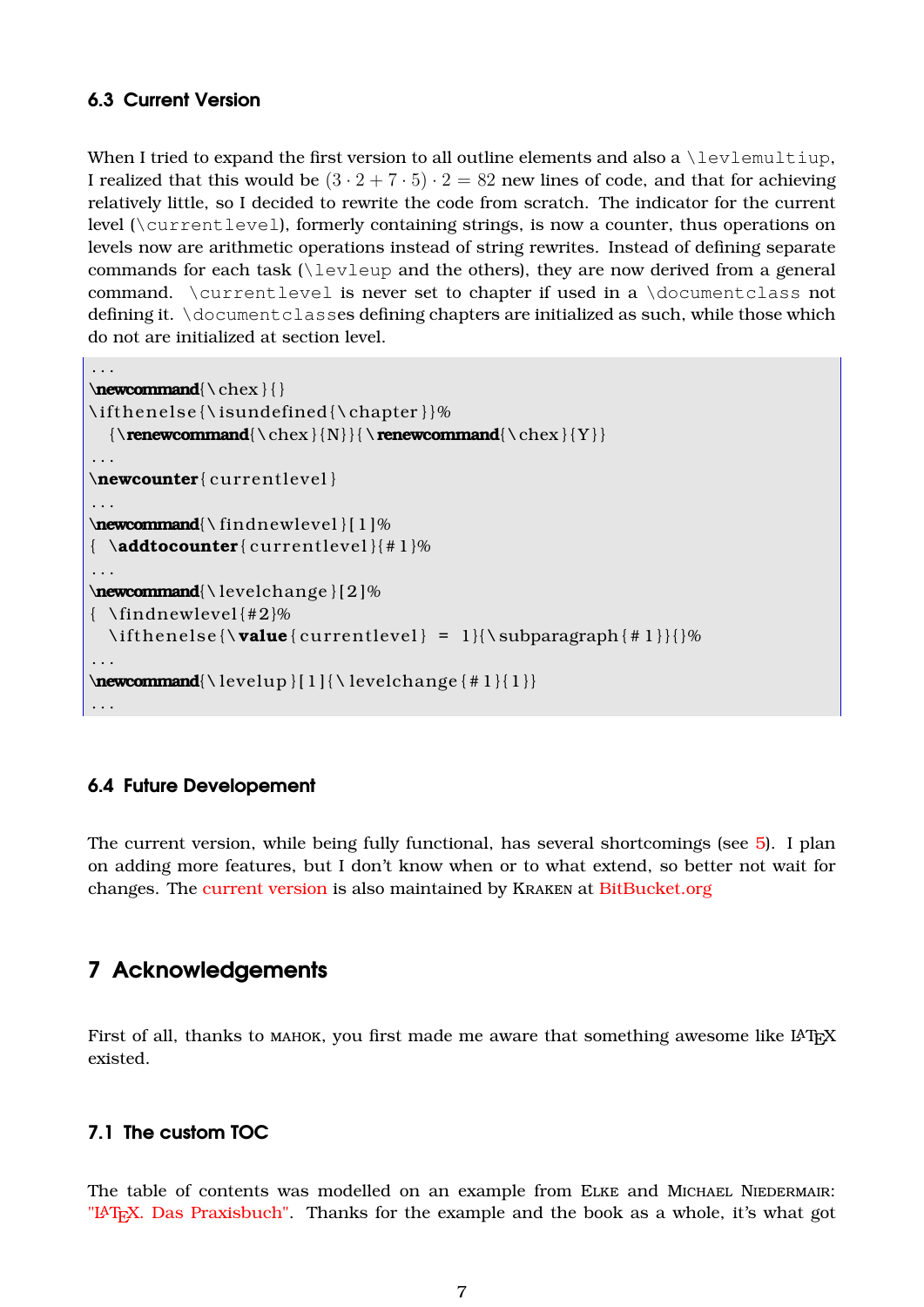me started with LATFX.

#### <span id="page-7-0"></span>**7.2 The name coseoul**

I decided to go with the first two letters of each word in the phrase 'Context Sensitive Outline Elements', which would be 'CoSeOuEl'. Four vocals in a row was too much for my taste, so my alternate ideas were 'consul', 'console', or something with 'Seoul'. As I'm not too much of a fan of the Romans nor want to mislead anyone into thinking this was some kind of command line tool, I decided to go with the Seoul idea. Although I have never been there, what better reason is there to visit Seoul than to see the city I named my package after!

#### <span id="page-7-1"></span>**7.3 This document**

This document does *not* use any of the features of **coseoul**, as you should be able to build this documentation on your own. So you can install the package *after* you built and read the manual.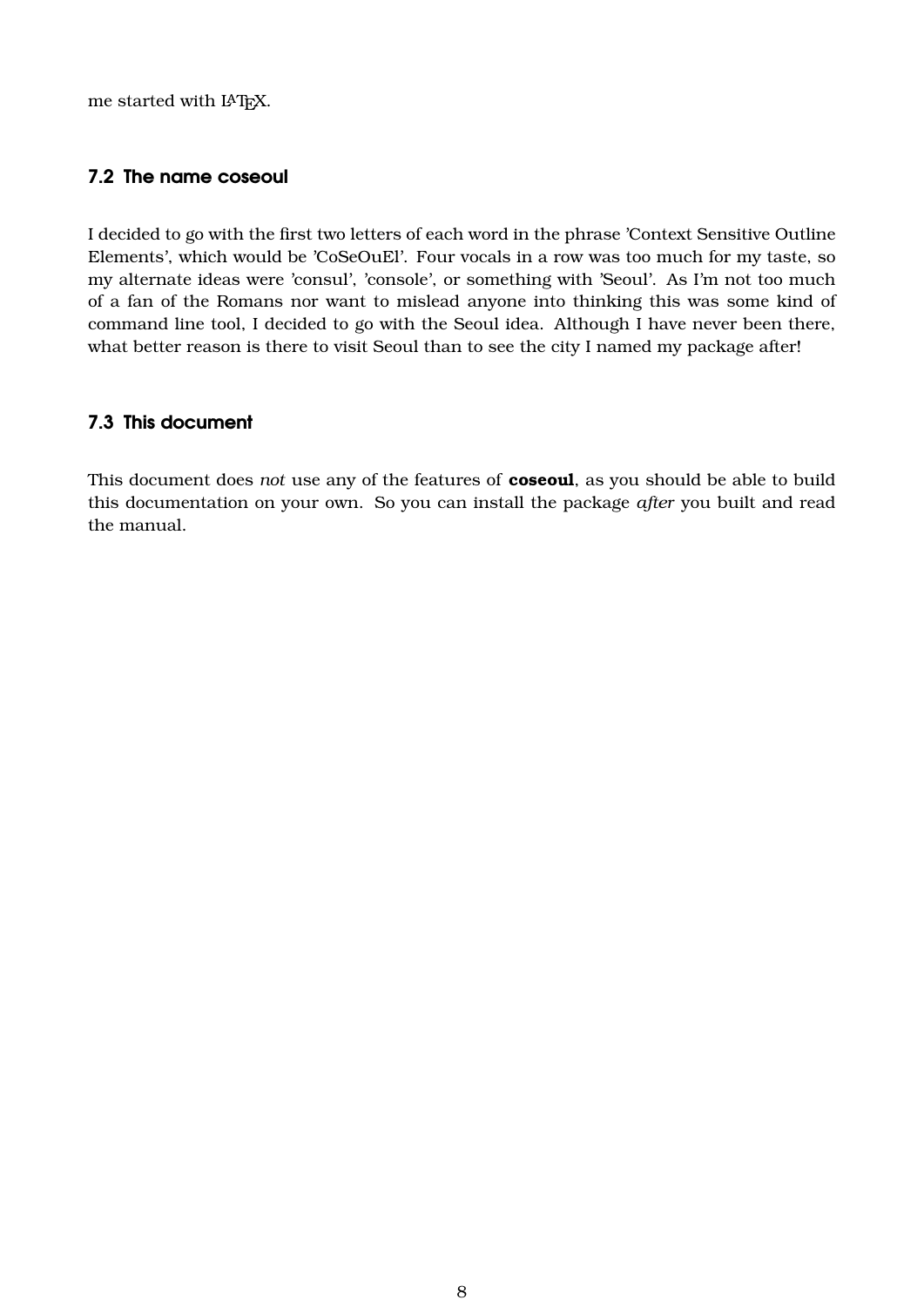# <span id="page-8-0"></span>**8 Code**

### <span id="page-8-1"></span>**8.1 Complete Code**

```
\ProvidesPackage { coseoul }
  \RequirePackage { i f th en }
  \newcommand{\ chex } { }
5
  \newcounter{ current level }
  % part = 7 chapter = 6 section = 5% subsection = 4 subsubsection = 3 paragraph = 2% subparagraph = 1
1<sup>c</sup>\if the nelse {\isundefined {\chapter}}%
    {\text{^\}_{\text{curvature}}{\text{current-level}} {\bf 6}15 \newcommand{\ f indnew leve l } [ 1 ]% uppity (−1 down, 0 stay , 1 up , 2−6 multiup
  \{ \lambda \text{addtocounter}\{\text{currentlevel}\}\{\#1\}\%\left\{ \t{ \cdot \text{chex} \} \{\text{ \{ \} \times \} = 6\}}{\ \{ \ \{ \ \{ \ \} \} \}}\20 {\lambda} {\lambdaaddtocounter { current level } { - 1 } } { } } { } %
    \if the nelse {\value { current level } < 1 } {\setcounter { current level } { 1 } } { } %
    \if the nelse {\value { current level } > 7}{\setcounter { current level } { 7 } } { } %
  }
_{25} \newcommand{\ levelchange } [2]% title, uppity
  \{ \ \{ \| \\if the nelse {\value { current level } = 1 } {\subparagraph { # 1 } } {} %
    \if the nelse {\value { current level } = 2}{\paragraph {#1}} {}%
    \if the nelse {\value { current level } = 3}{ \ subsubsection { \# 1 } } { } %
\text{30} \if thenelse { \value { current level } = 4}{ \ subsection { # 1 } } { } %
    \if the nelse {\value { current level } = 5}{\section {#1}} {}%
    \left\{ \mathbf{v}\right\} = 6}{\label{c:1} \left\{ \mathbf{w}\right\} = 6}{\label{d:1}}
    \if thenelse {\varphi current level } = 7}{\part {#1}} {}%
  }
35
  \text{rewcommand}{\leq\text{sup}}[1] { \ levelchange {#1}{1}}
  \newcommand{\ leveldown } [ 1 ] { \ leve lchange {#1}{ −1}}
  \text{rewcommand}{\leq\text{v}}[1](\text{level} \text{range} { # 1 }{0})\newcommand{\ leve lmu lt iup } [ 2 ] { \ leve lchange { # 1 } { # 2 } } %t i t l e , uppity
```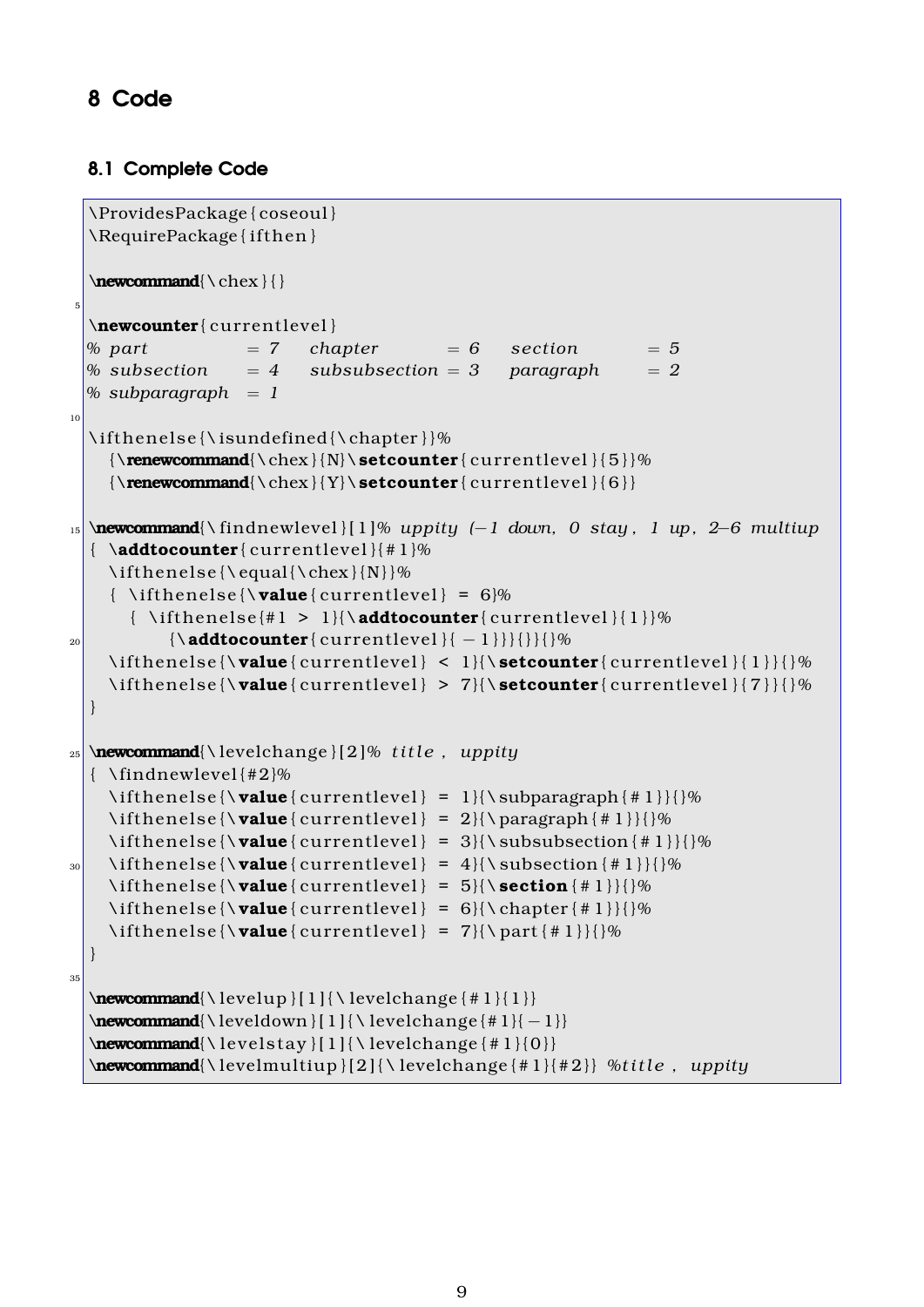#### <span id="page-9-0"></span>**8.2 Commented Code**

This section is mainly for people like me, who have never or seldomly created packages. So if you are a *deep magic wizard*, please don't take offence in my simplistic explanations.

```
1 \ProvidesPackage { coseoul }
\RequirePackage { if then }
```
The first line tells LAT<sub>EX</sub> that this file provides the package **coseoul**. Note that the file name doesn't have to coincide with the package name, so foo.sty may provide a package bar. The second line states that the package **ifthen** is required for this to work. So such commands state dependencies on other packages.

```
_4 \newcommand{\chex}{}
5
6 \newcounter { current level }
7\% part = 7 chapter = 6 section = 5
 % subsection = 4 subsubsection = 3 paragraph = 2\frac{9}{2} subparagraph = 1
10
\frac{1}{\theta} \ if the nelse {\isundefined {\chapter } } %
12 {\renewcommand{\chex}{N}\setcounter{ current level } {5}}%
_{13} {\renewcommand{\chex}{Y}\setcounter{ current level } { 6 } }
```
First, a command  $\text{check}$  is initialized as empty, then a counter is initialized (as zero). Then it is checked, if currently a command  $\Lambda$  chapter is defined. If it is not,  $\lambda$  is set to 'N' and the document is initialized at section level. If it is, then  $\text{deg}$  is set to 'Y' and the document is initialized at chapter level.

```
15 \newcommand{\ f indnew leve l } [ 1 ]% uppity (−1 down, 0 stay , 1 up , 2−6 multiup
_{16} { \addtocounter { current level } { # 1 }%
```
a new command \findnewlevel with one parameter is defined. The comment explains which values it will take for which command. The number given in the argument is then added to \currentlevel, thus changing the active level.

```
_{17} \ if thenelse {\ equal {\chex } {N } } %
_{18} { \ifthenelse {\value { current level } = 6}%
\frac{19}{10} { \ifthenelse {#1 > 1}{\addtocounter { current level } { 1 } }%
20 \{\{\mathbf{addtocouter}\{\text{currentlevel}\}\{-1\}\}\{\}\}\
```
Here we have a triple nested  $\iota$  if thenelse statement. The first two are used to check whether we are at chapter level (currentlevel = 6) although chapter is undefined ( $\text{chex}$  = 'N'). If this is the case, then dependant on whether we move level up or down (1 or -1), the \currentlevel counter increased or decreased by one.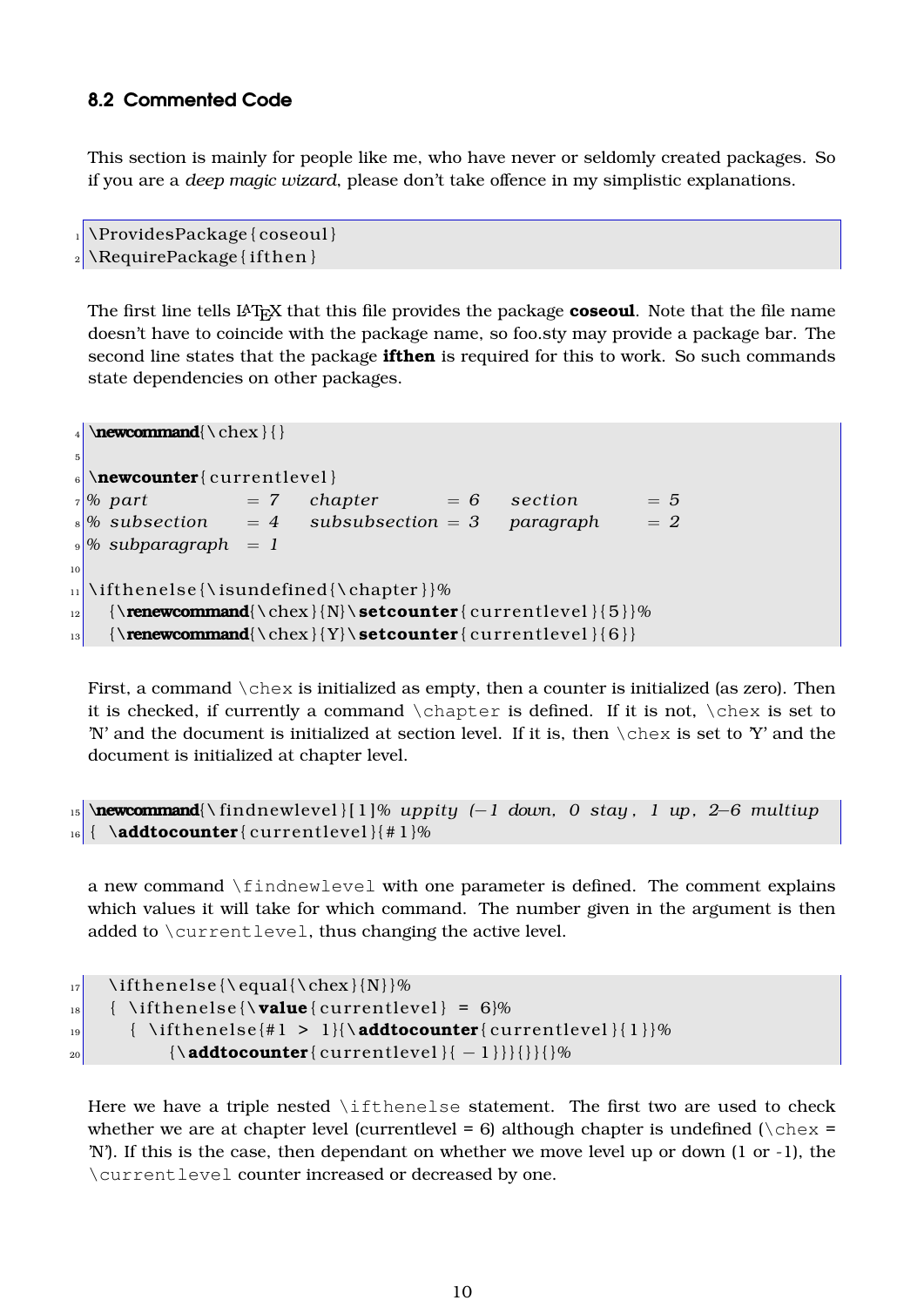```
_{21} \ifthenelse{\value{ currentlevel} < 1}{\setcounter { currentlevel } { 1 } } { } %
|z_2| \ifthenelse{\value{ currentlevel} > 7}{\setcounter{ currentlevel } { 7 } } { } %
```
The level may range from 1 to 7. Therefore values outside that range are set to the respective nearest value. This may cause undesired effects (see [5\)](#page-4-0)

```
_{25} \newcommand{\levelchange} [2]\% title, uppity
26 { \ f indnew leve l {#2}%
```
A new command \levelchange is defined, which has two arguments, the title for the new outline element and the desired change in level (labelled 'uppity'). Then the previously defined \findnewlevel is called with the desired change in level.

```
|27| \if thenelse {\value} { current level } = 1 } {\subparagraph { # 1 } } { } %
\text{28} \ifthenelse{\value{ currentlevel} = 2}{\paragraph {#1}}{}%
_{29} \if the nelse { \value { current level } = 3}{ \ subsubsection { \# 1 } } { } %
\text{30} \if thenelse { \value { current level } = 4}{ \ subsection { # 1 } } { } %
31 \if thenelse {\value { current level } = 5}{\section { # 1 } } {}%
32 \if thenelse {\value { current level } = 6}{\chapter {#1}}}
33 \if thenelse {\value { current level } = 7}{\part {#1}} {}%
```
According to what value \currentlevle was changed by \findnewlevel, a new outline element is inserted.

```
_{36} \newcommand{\levelup } [1] {\levelchange {#1}{1}}
37 \text{ <b>newcommand</b>{} {\text{1}} {\text{| 1}} \text{ } \text{| 2}} \\mathbb{R} \newcommand{\ levelstay } [ 1 ] { \ levelchange { # 1 } { 0 } }
39 \newcommand{\ leve lmu lt iup } [ 2 ] { \ leve lchange { # 1 } { # 2 } } %t i t l e , uppity
```
Four commands are defined for easily changing the outline level. These are pure convineance, as you could also use \levelchange directly with the appropriate parameters.